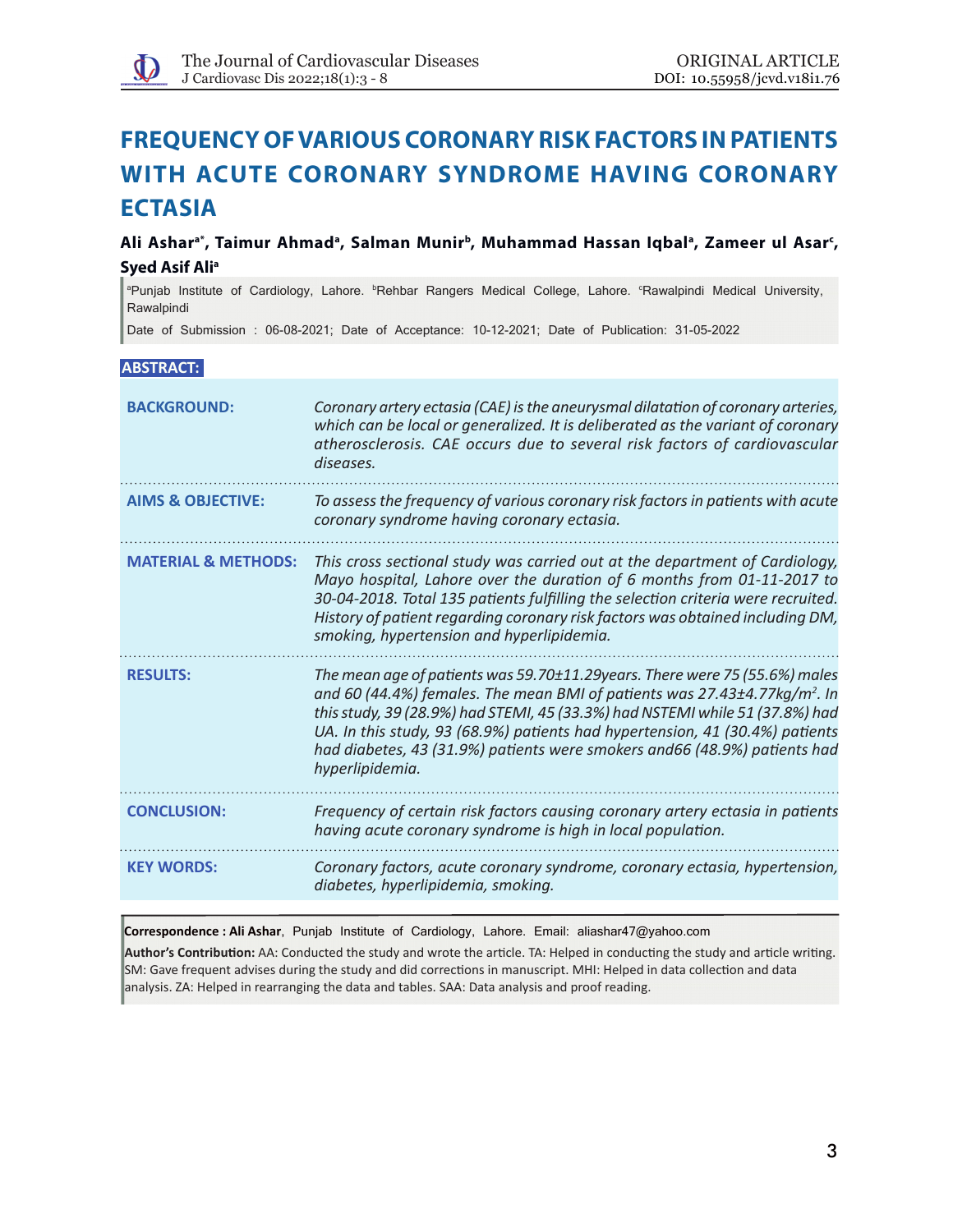#### **INTRODUCTION:**

Then the luminal diameter of a coronary vessel dilate more than 1.5 times as compared to the adjacent part of same vessel or other vessel, it becomes ectatic and condition is known as coronary artery ectasia.<sup>1</sup> CAE can be generalized or local.<sup>2</sup> It can be detected in 3-8% cases on angiography and in 0.22-1.4% cases on autopsy. $3$  It is very rare condition that may develop in around 0.3-4.9% individuals only, as reported in North America. Ectasia as already defined is dilatation of coronary artery to 1.5 times or higher than the normal diameter of a coronary vessel.1,4 CAE remains asymptomatic for a long time and is usually diagnosed during certain procedures, which are performed to detect other diseases like angiography for coronary artery disease, stable angina and other acute coronary syndrome.<sup>5, 6</sup> In Pakistan, the prevalence of coronary ectasia was reported to be 11.6% on coronary angiography.7 CAE is thought to be the indicator of coronary artery disease. It is also known as dilated coronopathy. CAE is also relatively associated with risk factors of cardiovascular diseases like high blood pressure, cigarette smoking, diabetes mellitus and deranged lipid profile.<sup>8</sup> According to Ipek et al., high blood pressure (Odds ratio: 1.71 (95% CI; 1.14-2.58), p=0.01) and cigarette smoking (Odds ratio: 1.98 (95% CI: 1.32-2.99), p= 0.001) are the most significant risk factors for CAE.<sup>9</sup>

Rationale of this study was to assess the coronary risk factors in patients with ACS due to CAE. Literature has showed that in patients with ACS, CAE is severe condition and one of the factor for ACS. But certain factors that lead to the development of coronary ectasia include smoking, hyperlipidemia, DM and hypertension.

## **MATERIALS AND METHODS:**

This cross sectional study was carried out at the department of cardiology, Mayo hospital, Lahore over the duration of 6 months from 01- 11-2017 to 30-04-2018. Total 135 patients fulfilling the selection criteria were recruited. History of patient regarding coronary risk factors was obtained including DM, smoking, hypertension and hyperlipidemia. Sample size of 135 cases was calculated with 95% confidence level, 7% margin of error and taking expected percentage of DM i.e. 18.2% in ACS patients having coronary ectasia. Non-probability, consecutive technique was used. Patients of age 40-80 years of either gender presenting with ACS in emergency and having coronary ectasia on angiography. Were included ACS was defined as STEMI (ST elevation>1mm on ECG, troponin>100), NSTEMI (ST changes<0.5mm on ECG, troponin>100) or unstable angina (chest pain>30minutes, dyspnoea, no ST changes on ECG, troponin<100). Coronary ectasia was defined as enlargement of a coronary artery to 1.5 times or more than its normal diameter on coronary angiography. Patients with recurrent MI (on medical record), patients who had previous Pre-PCI or CABG (medical record), patients with valvular, congenital heart disease, and cardiomyopathy (on medical record and clinical examination) were excluded from the study. Patients were enrolled in the study through emergency department. Informed consent was obtained from attendants. Demographic details were also obtained. History of patient regarding coronary factors were obtained including DM, smoking, hypertension and hyperlipidemia. BP was noted by using BP apparatus. Blood sample was obtained in a 5cc BD syringe under aseptic measures with the help of a staff nurse. One drop was used to assess the current glucose level by using glucometer. Remaining sample was sent to the laboratory of the hospital for assessment of lipid profile. Reports were assessed and levels were noted and hyperlipidemia was labeled. Hypertension was defined as BP≥140/90mmHg or patient was on antihypertensive for>6month. Diabetes was defined as BSR>200mg/dl or patient taking anti-glycemic for >6months. Smoking was defined as patients is smoker >5pack year for >2years. Hyperlipidemia was defined as if total cholesterol>200mg/dl or LDL>150mg/dl at presentation. A Performa was used to collect the data. All the data was analyzed using SPSS version 21. Quantitative variables like age and BMI were presented as mean  $\pm$  SD. Qualitative variables like gender and coronary factors (smoking, DM, hypertension, hyperlipidemia) were presented as frequencies and percentages.

## **RESULTS:**

In this study, the mean age of patients was 59.70 $\pm$ 11.29 years. There were 75 (55.6%) males and 60 (44.4%) females. The mean BMI of patients was 27.43±4.77kg/m2. In this study, 39 (28.9%) had STEMI, 45 (33.3%) had NSTEMI while 51 (37.8%) UA. In this study, 93 (68.9%) patients had hypertension, 41 (30.4%) patients had diabetes, 43 (31.9%) patients were smokers and 66 (48.9%) patients had hyperlipidemia.(Table 1)

Data was stratified for age of patients. In patients aged 40-60years, hypertension was found in 48 (67.6%) patients. In patients aged 61-80years, hypertension was observed in 45 (70.3%) patients.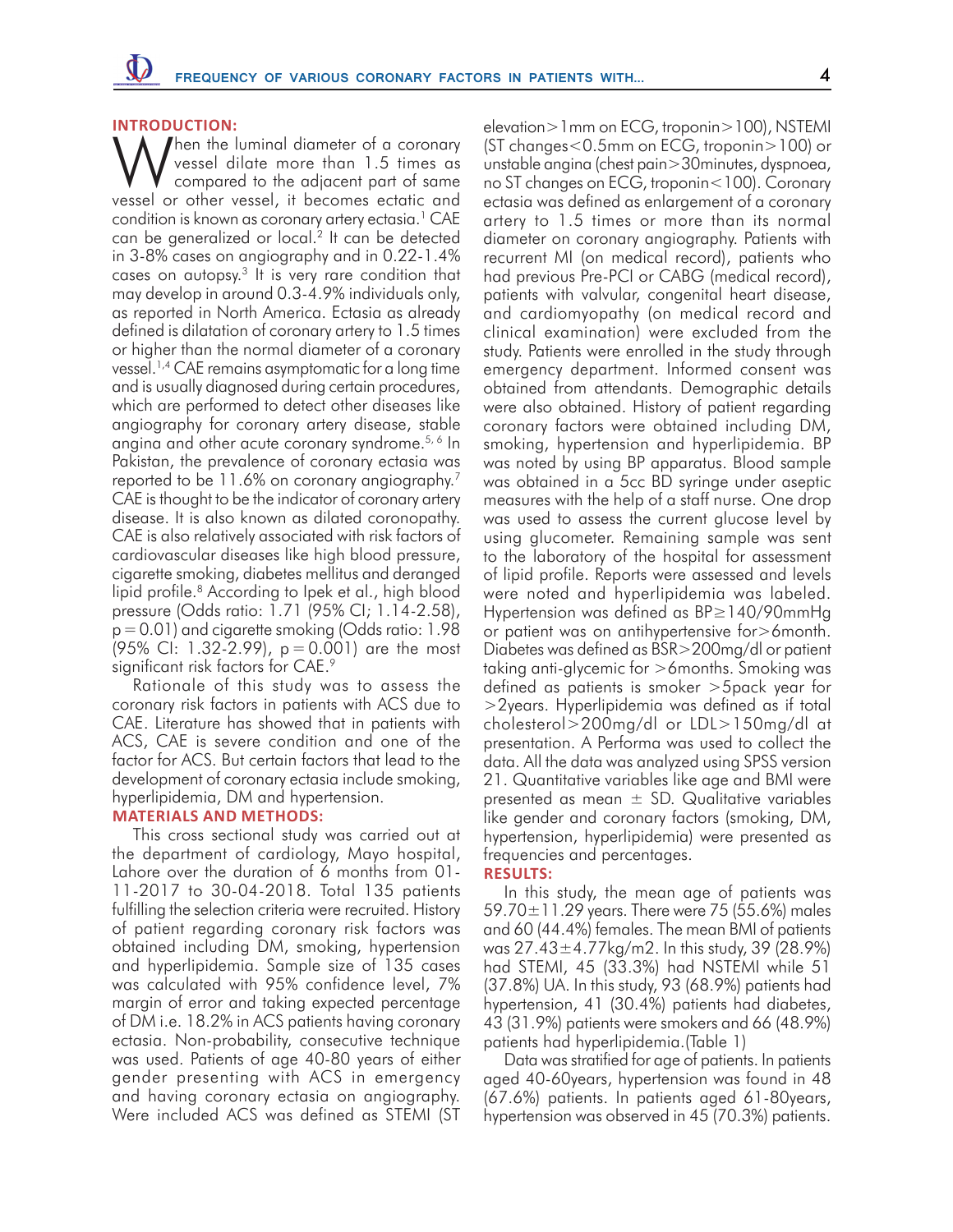| Table 1: Descriptive Statistics of age of patients |                 |             |  |  |  |  |  |
|----------------------------------------------------|-----------------|-------------|--|--|--|--|--|
|                                                    | $\mathsf{n}$    | 135         |  |  |  |  |  |
| Age (years)                                        | Age (years)     | 59.70±11.29 |  |  |  |  |  |
| Gender                                             | <b>Male</b>     | 75 (55.6%)  |  |  |  |  |  |
|                                                    | Female          | 60 (44.4%)  |  |  |  |  |  |
| BMI (kg/m <sup>2</sup> )                           | 27.43±4.77      |             |  |  |  |  |  |
| <b>Type of ACS</b>                                 | <b>STEMI</b>    | 39 (28.9%)  |  |  |  |  |  |
|                                                    | <b>NSTEMI</b>   | 45 (33.3%)  |  |  |  |  |  |
| Unstable angina                                    | 51 (37.8%)      |             |  |  |  |  |  |
| <b>Risk Factors</b>                                | Hypertension    | 93 (68.9%)  |  |  |  |  |  |
|                                                    | <b>Diabetes</b> | 41 (30.4%)  |  |  |  |  |  |
|                                                    | <b>Smoking</b>  | 43 (31.9%)  |  |  |  |  |  |
|                                                    | Hyperlipidemia  | 66 (48.9%)  |  |  |  |  |  |

The difference was insignificant ( $p > 0.05$ ). Data was stratified for gender of patients. In male patients, hypertension was found in 54 (72.0%) patients. In female patients, hypertension was observed in 39 (65.0%) patients. The difference was insignificant (p>0.05). Data was stratified for BMI of patients. In normal weight patients, hypertension was found in 33 (68.8%) patients. In overweight patients, hypertension was observed in 29 (72.5%) patients. In obese patients, hypertension was observed in 31 (66.0%) patients. The difference was insignificant  $(p>0.05)$ . Data was stratified for type of ACS. In patients with STEMI, hypertension was found in 23 (59.0%) patients. In patients with NSTEMI, hypertension was observed in 34 (75.6%) patients. In patients with UA, hypertension was observed in 36 (70.6%) patients. The difference was insignificant ( $p > 0.05$ ). Data was stratified for age of patients. In patients aged 40-60years, diabetes was found in 27 (38.0%) patients. In patients aged 61-80years, diabetes was observed in 14 (21.9%) patients. The difference was significant ( $p < 0.05$ ). Data was stratified for gender of patients. In male patients, diabetes was found in 32 (42.7%) patients. In female patients, diabetes was observed in 9 (15.0%) patients. The difference was significant (p<0.05). Data was stratified for BMI of patients. In normal weight patients, diabetes was found in 19 (39.6%) patients. In overweight patients, diabetes was observed in 17 (42.5%) patients. In obese patients, diabetes was observed in 5 (10.6%) patients. The difference was significant ( $p < 0.05$ ).

Data was stratified for type of ACS. In patients with STEMI, diabetes was found in 11 (28.2%) patients. In patients with NSTEMI, diabetes was observed in 16 (35.6%) patients. In patients with UA, diabetes was observed in 14 (27.5%) patients. The difference was insignificant ( $p > 0.05$ ). Data was stratified for age of patients. In patients aged 40-60years, smoking was found in 26 (36.6%) patients. In patients aged 61-80years, smoking was observed in 17 (26.6%) patients. The difference was insignificant ( $p > 0.05$ ). Data was stratified for gender of patients. In male patients, smoking was found in 43 (57.3%) patients. In female patients, smoking was observed in 0 (0%) patients. The difference was significant (p<0.05). Data was stratified for BMI of patients. In normal weight patients, smoking was found in 39 (81.3%) patients. In overweight patients, smoking was observed in 4 (10.0%) patients. In obese patients, smoking was observed in 0 (0.0%) patients. The difference was significant (p<0.05). Data was stratified for type of ACS. In patients with STEMI, smoking was found in 15 (38.5%) patients. In patients with NSTEMI, smoking was observed in 13 (28.9%) patients. In patients with UA, smoking was observed in 15 (29.4%) patients. The difference was insignificant  $(p>0.05)$ . Data was stratified for age of patients. In patients aged 40-60years, hyperlipidemia was found in 30 (42.3%) patients. In patients aged 61-80years, hyperlipidemia was observed in 36 (56.3%) patients. The difference was insignificant  $(p>0.05)$ . Data was stratified for gender of patients.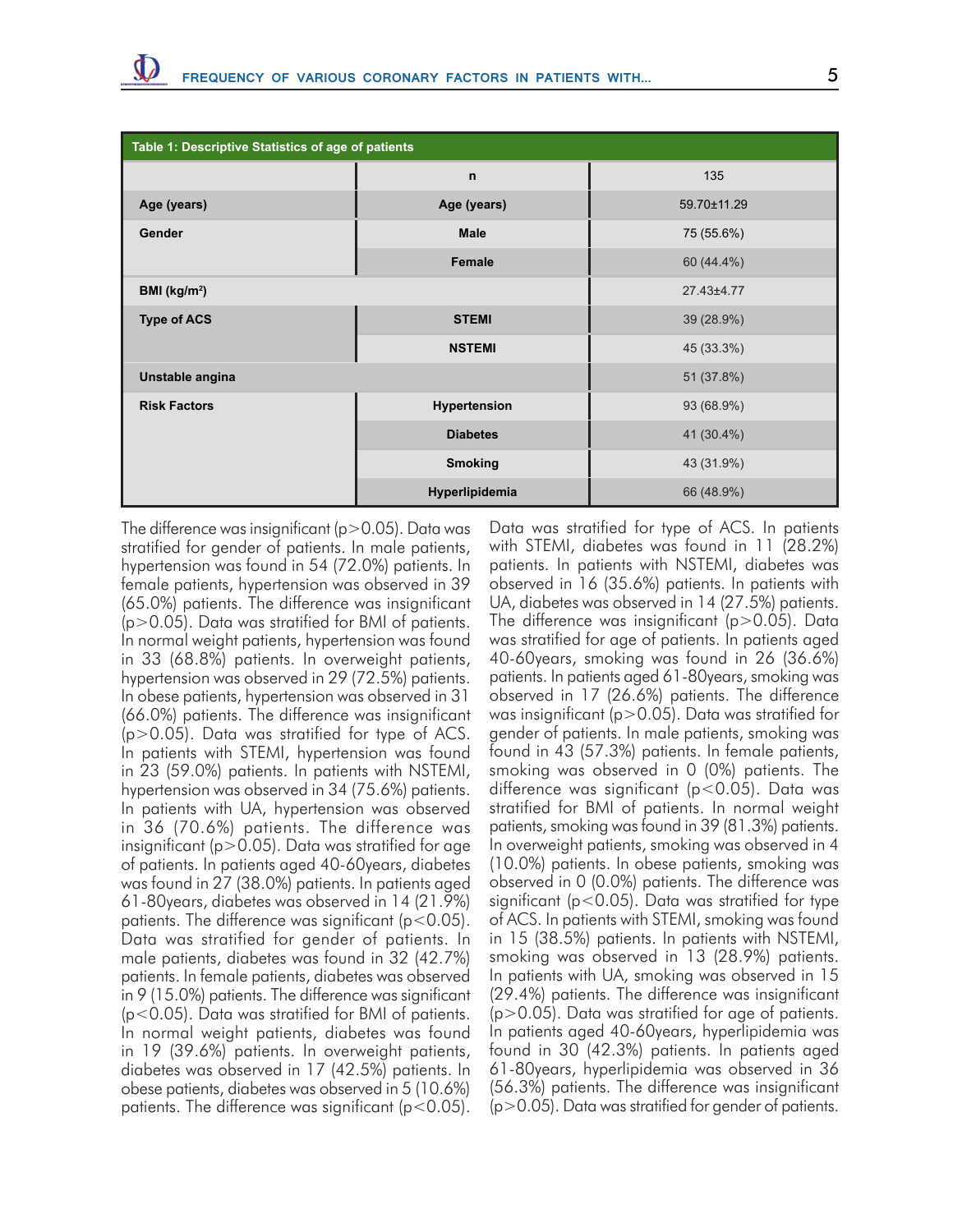| Table 2: Comparison of factors in effect modifiers |               |                |           |         |                 |           |         |  |  |  |  |
|----------------------------------------------------|---------------|----------------|-----------|---------|-----------------|-----------|---------|--|--|--|--|
|                                                    |               | Hypertension   |           | P-value | <b>Diabetes</b> |           | p-value |  |  |  |  |
|                                                    |               |                |           |         |                 |           |         |  |  |  |  |
|                                                    |               | <b>Yes</b>     | <b>No</b> |         | <b>Yes</b>      | <b>No</b> |         |  |  |  |  |
| Age (years)                                        | 40-60         | 48             | 23        | 0.724   | $\overline{7}$  | 44        | 0.042   |  |  |  |  |
|                                                    | 61-80         | 45             | 19        |         | 14              | 50        |         |  |  |  |  |
| Gender                                             | <b>Male</b>   | 54             | 21        | 0.383   | 32              | 43        | 0.001   |  |  |  |  |
|                                                    | <b>Female</b> | 39             | 21        |         | 9               | 51        |         |  |  |  |  |
| <b>BMI</b>                                         | <b>Normal</b> | 33             | 15        | 0.806   | 19              | 29        | 0.001   |  |  |  |  |
|                                                    | Overweight    | 29             | 11        |         | 17              | 23        |         |  |  |  |  |
|                                                    | <b>Obese</b>  | 31             | 16        |         | 5               | 42        |         |  |  |  |  |
| <b>Type of ACS</b>                                 | <b>STEMI</b>  | 23             | 16        | 0.248   | 11              | 28        | 0.649   |  |  |  |  |
|                                                    | <b>NSTEMI</b> | 34             | 11        |         | 16              | 29        |         |  |  |  |  |
|                                                    | <b>UA</b>     | 36             | 15        |         | 14              | 37        |         |  |  |  |  |
|                                                    |               | <b>Smoking</b> |           | P-value | Hyperlipidemia  |           |         |  |  |  |  |
|                                                    |               | <b>Yes</b>     | <b>No</b> |         | <b>Yes</b>      | <b>No</b> |         |  |  |  |  |
| Age (years)                                        | 40-60         | 26             | 45        | 0.210   | 30              | 41        | 0.104   |  |  |  |  |
|                                                    | 61-80         | 17             | 47        |         | 36              | 28        |         |  |  |  |  |
| Gender                                             | <b>Male</b>   | 43             | 32        | 0.000   | 33              | 42        | 0.204   |  |  |  |  |
|                                                    | Female        | $\overline{0}$ | 60        |         | 33              | 27        |         |  |  |  |  |
| <b>BMI</b>                                         | <b>Normal</b> | 39             | 9         | 0.000   | 25              | 23        | 0.760   |  |  |  |  |
|                                                    | Overweight    | $\overline{4}$ | 36        |         | 20              | 20        |         |  |  |  |  |
|                                                    | <b>Obese</b>  | $\overline{0}$ | 47        |         | 21              | 26        |         |  |  |  |  |
| <b>Type of ACS</b>                                 | <b>STEMI</b>  | 15             | 24        | 0.575   | 19              | 20        | 0.915   |  |  |  |  |
|                                                    | <b>NSTEMI</b> | 13             | 32        |         | 21              | 24        |         |  |  |  |  |
|                                                    | <b>UA</b>     | 15             | 36        |         | 26              | 25        |         |  |  |  |  |

In male patients, hyperlipidemia was found in 33 (44.0%) patients. In female patients, hyperlipidemia was observed in 33 (55.0%) patients. The difference was insignificant (p>0.05). Data was stratified for BMI of patients. In normal weight patients, hyperlipidemia was found in 25 (52.1%) patients. In overweight patients, hyperlipidemia was observed in 20 (50.0%) patients. In obese patients, hyperlipidemia was observed in 21 (44.7%) patients. The difference was insignificant ( $p > 0.05$ ). Data was stratified for type of ACS. In patients with STEMI, hyperlipidemia was found in 19 (48.7%) patients. In patients with NSTEMI, hyperlipidemia was observed in 21 (46.7%) patients. In patients with UA, hyperlipidemia was observed in 26 (51.0%) patients. The difference was insignificant (p>0.05). (Table 2)

# **DISCUSSION:**

CAE is a common disorder observed in cases of coronary artery disease. It is found to be associated with several cardiovascular risk factors like hypertension, cigarette smoking, and deranged lipid profile. Moreover, raised CRP concentration in patients of with CAE also endorsed the role of inflammatory processes for the development of CAE.<sup>10</sup> In our study, the mean age of patients was 59.70 $\pm$ 11.29 years. There were 75 (55.6%) males and 60 (44.4%) females. The mean BMI of patients was  $27.43 \pm 4.77$  kg/m<sup>2</sup>. In this study, 39 (28.9%) had STEMI, 45 (33.3%) had NSTEMI while 51 (37.8%) UA. In this study, 93 (68.9%) patients had hypertension, 41 (30.4%) patients had diabetes, 43 (31.9%) patients were smokers and66 (48.9%) patients had hyperlipidemia.

Tony et al., showed that the frequency of factors including DM was 28%, smoking 56%, hypertension 60% while hyperlipidemia was not assessed in ACS patients having CAE on angiography.11 Bermúdez et al., reported that hypertension was present in 51.0%, hyperlipidemia in 49.7%, diabetes in 22.4% and smoking in 56.5% cases of CAE.12

Ramezani et al., reported that the frequency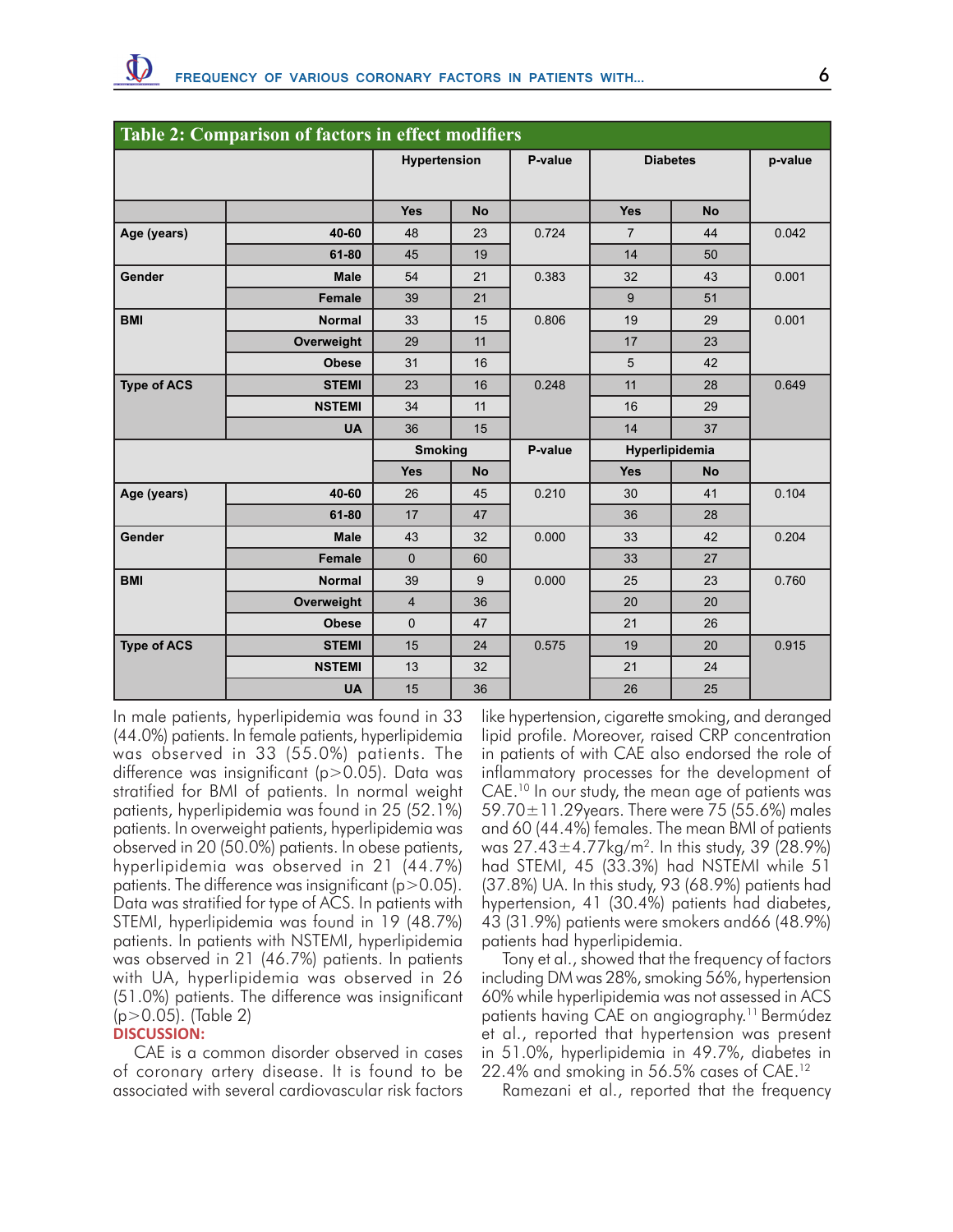of factors including DM was 9.7%, smoking 33%, hypertension 60.2% while hyperlipidemia in 41.7% ACS patients having CAE on angiography.<sup>13</sup> Amirzadegan et al. showed that the frequency of factors including DM was 18.2%, smoking 20.5%, hypertension was low 46.6% while hyperlipidemia was highest 63.0% ACS patients having CAE on angiography.14 Ipek et al., showed that, hypertension (OR: 1.71 (1.14–2.58), p= 0.01) and smoking (OR: 1.98 (1.32–2.99), p=0.001) remained significantly associated with CAE.9

CAE is defined as the dilatation of one or more arterial parts to about 1.5 times or more in diameter as compared to normal adjacent coronary artery.15-17 On angiography after acute coronary syndrome, CAE was reported in around 5% cases, while in around 0.22-1.4% cases on autopsy.18-20 It may be diffuse and disturbing the total length of coronary artery, or may be localized only to one or two segments. CAE can lead to severe atherosclerosis in around 50% cases, while 20-30% are considered as hereditary. In most of the cases, CAE concurs along with coronary artery disease. Only 10-20% CAE patients are found to be associated with inflammatory diseases or connective tissue disorders.21

The rate of CAE is four times higher in men as compared to women and also in the individuals with high risk factors of cardiac diseases like smoking.<sup>4,</sup> <sup>18, 22</sup> While CAE is more common in patients of atherosclerosis and coronary artery disease, but it can also develop in cases without atherosclerosis and coronary artery disease and in both situations, it can lead to severe health conditions. The CAE can lead to the less blood circulation to heart and

cause death of heart muscles because of reduce blood circulation, and obstructions owing to the thrombus or spasms of blood vessel.5

CAE can lead to different complications, like coronary spasm, stress -induced myocardial ischaemia, thrombosis in aneurysms and distal embolization, coronary artery separation, and rupture of damaged coronary wall.<sup>23</sup> There is disturbed coronary blood circulation with overdue ante-grade filling, segmental back-flow and stasis in dilated parts with microvascular dysfunction.<sup>24,</sup> <sup>25</sup> So, dilated portions are more prone to develop thrombus which may lead to distal embolization and following acute myocardial infarctions.<sup>26</sup>

Dagli et al., has observed that low plasma adiponectin concentrations can lead to CAE, more attributed to the atherosclerosis, and proposed that adiponectin may be associated with etiopathogenesis and the progression of CAE. This sequentially may shows that hypo-adiponectinemia may expose the higher risk of progression of CAE. Ozbay et al., suggested based on the findings that higher concentration of high-sensitivity CRP may be one of the good prognostic marker for prediction of CAE, in patients with atherosclerosis. Moreover, Kozar et al., proposed that the TIMI frame count assessment, based on size or ration of CAE; thus a higher CAE ratio is significantly associated with reduced TIMI frame counts and poor prognosis in CAE patients.<sup>27-29</sup>

## **CONCLUSION:**

Frequency of certain risk factors causing coronary artery ectasia in patients having acute coronary syndrome is high in local population.

#### **References:**

- 1. Shabbir M, Irfan M, Khan MN, Rehman WU, Khan MQ, Majeed SMI. Frequency and angiographic characteristics of coronary artery ectasia in patients undergoing coronary angiograpms at AFIC & NIHD. Pak Armed Forces Med J 2014;1(1):S31-4.
- 2. Aksu T, Uygur B, Kosar MD, Güray Ü, Arat N, Korkmaz S, et al. Koroner arter ektazisi: Koroner anjiyografi uygulanan hastalardaki sikligi ve aterosklerotik risk faktörleri ile iliskisi/Coronary artery ectasia: its frequency and relationship with atherosclerotic risk factors in patients undergoing cardiac catheterization. Anadulu Kardiyoloji Dergisi: AKD 2011;11(4):280.
- Mavrogeni S. Coronary artery ectasia: from 3. diagnosis to treatment. Hellenic J Cardiol

#### 2010;51(2):158-63.

- 4. Lin C-T, Chen C-W, Lin T-K, Lin C-L. Coronary artery ectasia. Tzu Chi Medical Journal 2008;20(4):270-4.
- 5. Hsu P-C, Su H-M, Lee H-C, Juo S-H, Lin T-H, Voon W-C, et al. Coronary collateral circulation in patients of coronary ectasia with significant coronary artery disease. PloS one 2014;9(1):e87001.
- 6. Antoniadis AP, Chatzizisis YS, Giannoglou GD. Pathogenetic mechanisms of coronary ectasia. International journal of cardiology 2008;130(3):335-43.
- 7. Ahmad Z, Ullah K, Awan ZA, Faheem, Ismail M. Frequency of coronary ectasia in patients undergoing coronary angiography. J Med Sci